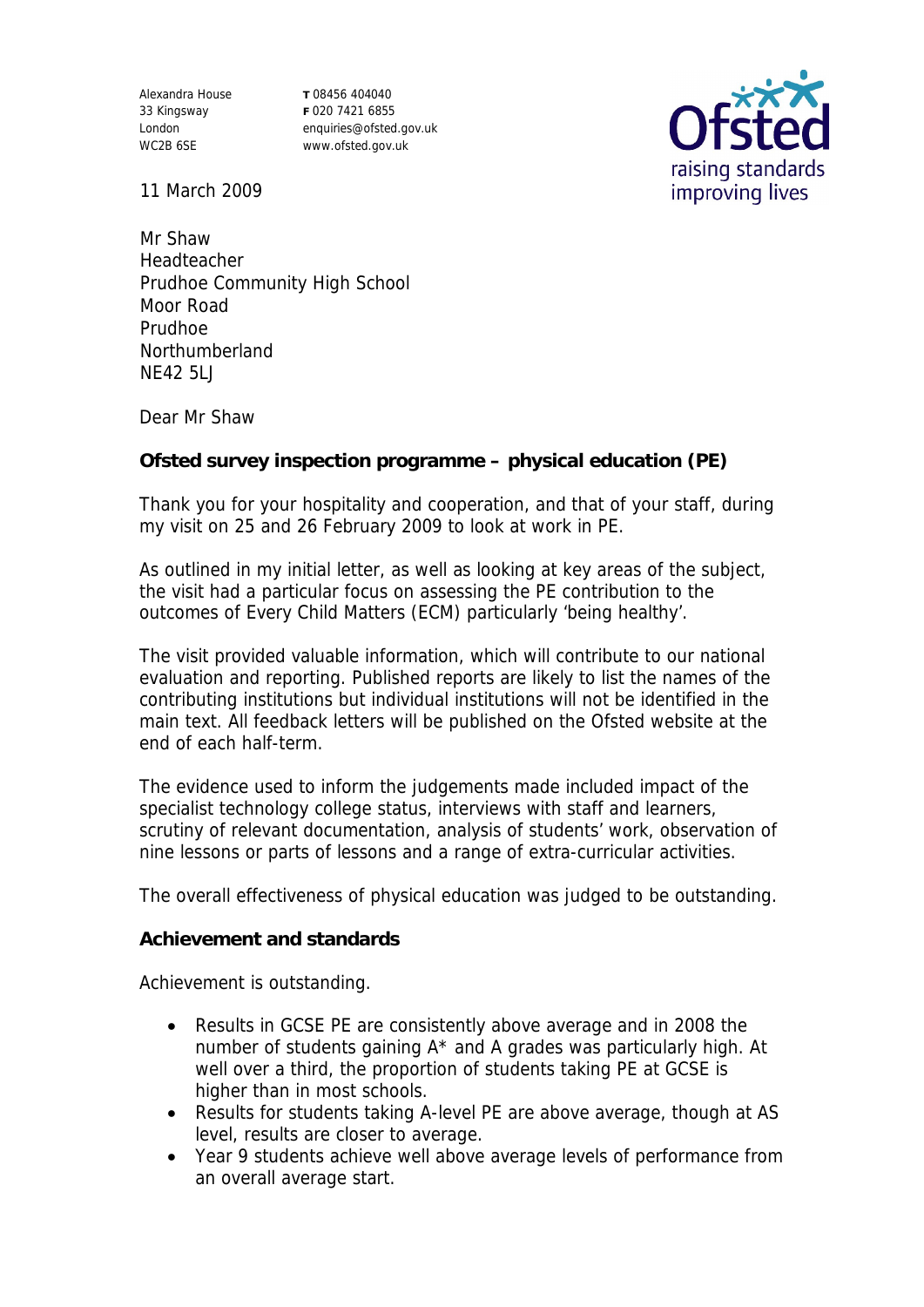- Achievement in leadership is outstanding. A very high proportion of students in Years 10 to 13 gain a leadership qualification in sport and/or dance. Many gain further national governing body accreditation for officiating and coaching across a wide range of sports and activities.
- Students' knowledge and understanding of how to stay healthy and develop fitness and their ability to evaluate their own and each other's performance are strengths.
- Girls and boys achieve equally well. Students identified as gifted and talented achieve exceptionally well because they are encouraged to use their talents to the full and are well supported. Students with learning difficulties and/or disabilities achieve exceptionally well. Specific programmes to support students with motor difficulties help to promote progress and success.
- Students' personal development is outstanding. Behaviour is exemplary and students demonstrate excellent attitudes showing high levels of commitment to learning and improvement.

## **Quality of teaching and learning of PE**

The quality of teaching and learning is outstanding.

- Positive, trusting relationships help students to feel secure and confident when contributing to lessons. For example, they enjoy vigorous debates on topical sporting issues such as government funding for sports following the success in the Olympic Games.
- Teachers set very high expectations of students' learning and conduct. Lesson activities provide a high level of challenge and move on at a rapid pace. Students say that lessons are fun and very well matched to their needs and interests. Students rise to the challenges and make rapid progress. They appreciate the way that teachers go out of their way to make sure that they understand their work and are making progress.
- Teachers' very secure knowledge and understanding of the subject ensures that learning is well planned in suitable steps, that questioning is probing and develops greater depth of thinking.
- Lessons are purposeful and students know exactly what is expected of them. Clear targets and guidance ensure that students know how well they are doing and exactly what they must do to improve. Students are frequently involved in self and peer assessment which they recognise as benefiting them a great deal.
- Information and communication technology (ICT) is used very well to support learning in theory lessons and increasingly in practical lessons. However, this is hampered by limited access to computers and the internet in some of the teaching rooms.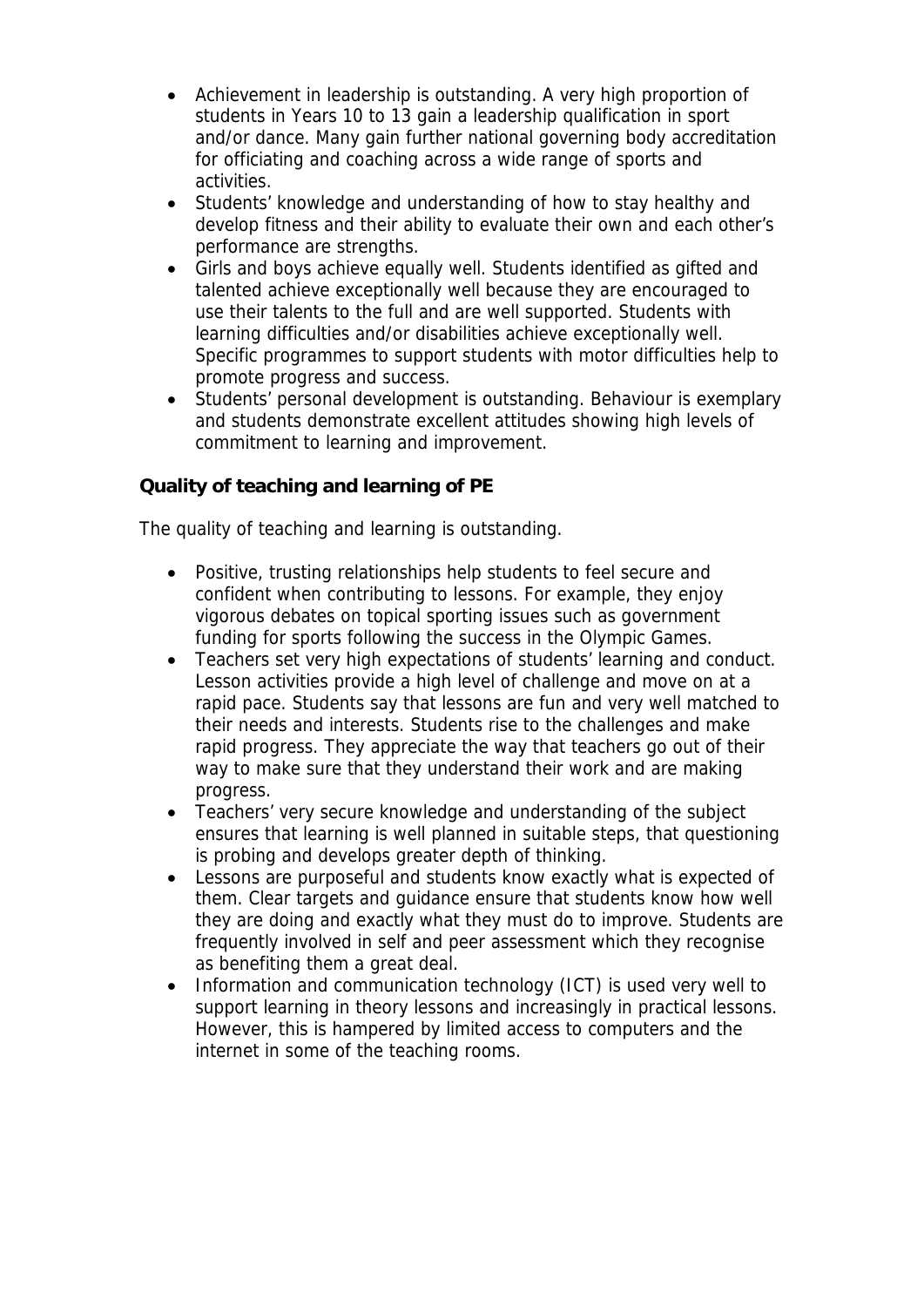## **Quality of the curriculum**

The quality of the curriculum is good with some outstanding features.

- All students in Year 9 have access to two hours or more high quality PE per week but in Years 10 and 11 only around half of students have this level of access. Many sixth form students take part in sport and PE related courses and extra-curricular activities but there is no regular timetabled session for all students currently.
- The curriculum and the range of extra-curricular activities are adapted and adjusted to meet students' needs and interests, helping to improve students' level of participation and their achievement. For example, an OCR National in Sport level 3 course was introduced this year to Year 12 to provide for students for whom the A-level course is not suitable.
- A very good range of accreditation is offered to students from Year 10 through to Year 13 in sport, PE and performing arts. Opportunities to develop leadership skills and gain accreditation are outstanding.
- A group of students is disappointed that GCSE dance is not yet offered.
- An excellent range of extra-curricular opportunities is offered and it enables all students, not only those who excel in PE and sport, to take part and enjoy activities.

**Leadership and management of PE**

The quality of leadership and management is outstanding.

- A very strong team of staff are highly committed to and are successful in raising standards, improving pupils' personal development and improving provision for all students.
- This is a highly inclusive department. All students are given opportunities to succeed, even those 'hard to reach' students. PE staff liaise very effectively with pastoral leaders to support individual students with barriers to learning and/or are at risk of losing interest in school and their futures. Much is done by PE staff to help re-engage students in school and learning, through building on positive relationships and developing their interest in the subject further.
- Self-evaluation at subject level is secure. Regular monitoring of outcomes, provision and extensive consultation with students informs an accurate view of strengths and the action needed to make improvements.
- Well focused professional development and regular sharing of best practice in teaching and learning lead to improvements in provision.
- Although the accommodation for PE is extensive and well used, the curriculum is interrupted when part of the PE accommodation is used for school examinations on a number of occasions throughout the year.
- Lack of access to computers and the internet hampers/restricts the extent and range of learning activities in some lessons, as does the limited number of specialist classrooms.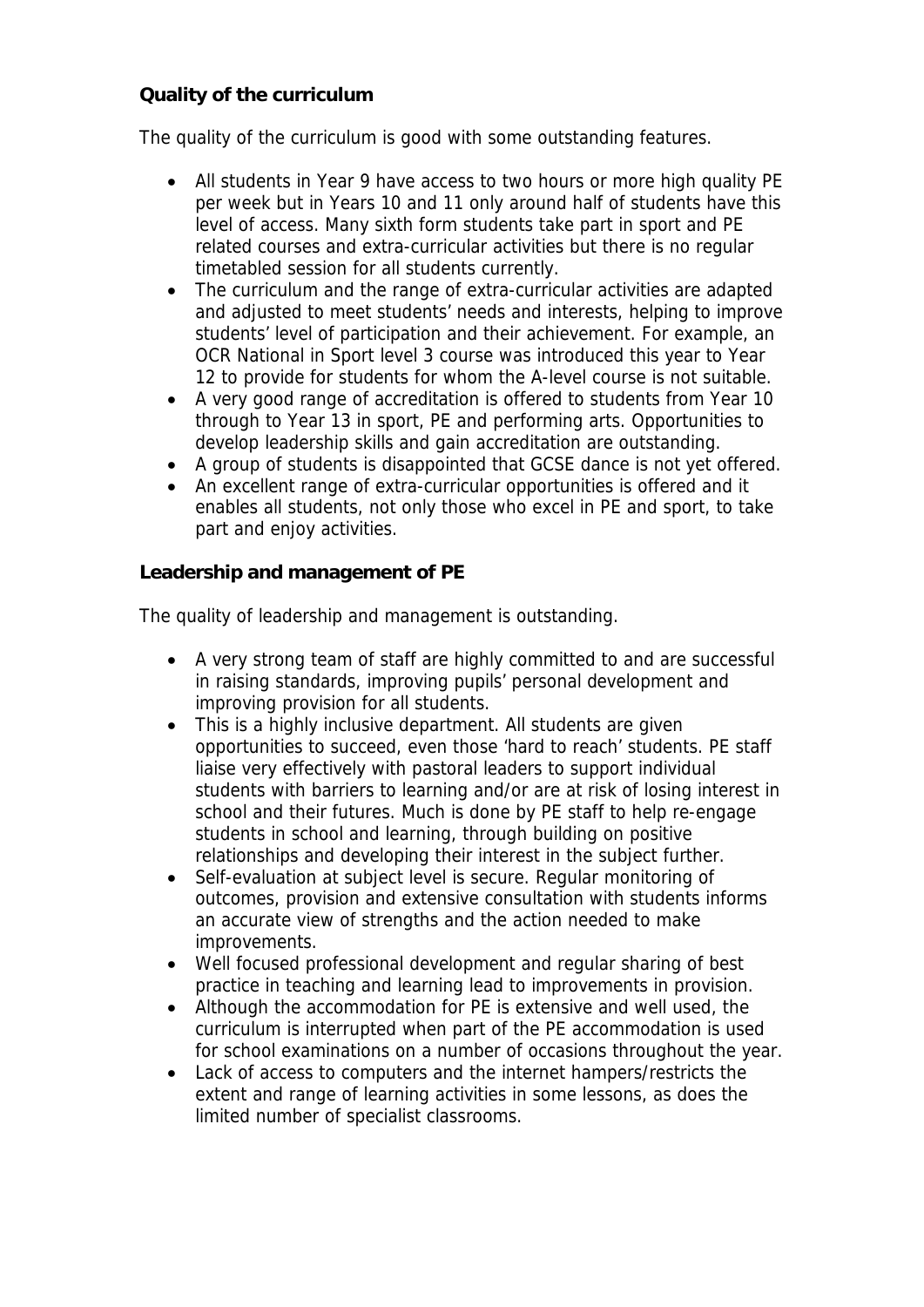**Subject issue - PE contribution to the outcomes of ECM particularly 'being healthy'**

The PE contribution to the outcomes of ECM particularly 'being healthy' is outstanding.

- Students develop a very thorough understanding of how to stav healthy and fit for life and sport. PE programmes for core lessons are designed to develop a through knowledge and understanding of health related issues. The high proportion of students following leadership and other accredited courses ensures that by age 16 the majority of pupils have a very good depth of understanding.
- The PE department contributes significantly to students' understanding of health issues through a wider involvement in the whole school programme for personal, social, health and citizenship education. PE staff lead effective assemblies on health and diet, and contribute to 'Life Style' days when the focus is on improving students' awareness of health and fitness and their involvement in health related activities.
- The strong focus on leadership within the curriculum ensures that students are highly aware of how to keep themselves and others safe during activity.
- The vast majority of students gain a great deal from PE lessons, not only through a commitment to good performance but also through the opportunities to develop leadership skills. The high level of participation in lessons and extra-curricular activities in all year groups reflects students' commitment to and enjoyment of the subject.
- Through their activities in PE and sport, students are making an outstanding contribution to the community. The high number of students actively involved in leadership within the school, in local partner schools and in community-based clubs and activities is exceptional.
- Students are exceptionally well prepared for the future. The many opportunities they have to take responsibility for activities, their own learning in lessons, and to work collaboratively in pairs and groups, prepare them well for the future. Students demonstrate a high level of commitment to activities and learning.

**Areas for improvement, which we discussed, included:**

- the involvement of more students in Years 10 and 11 and the sixth form in at least two hours high quality PE or sport each week
- improving access to information and communication technology in PE lessons for students and staff in both theory and practical lessons
- improving access to dedicated classrooms for PE theory.